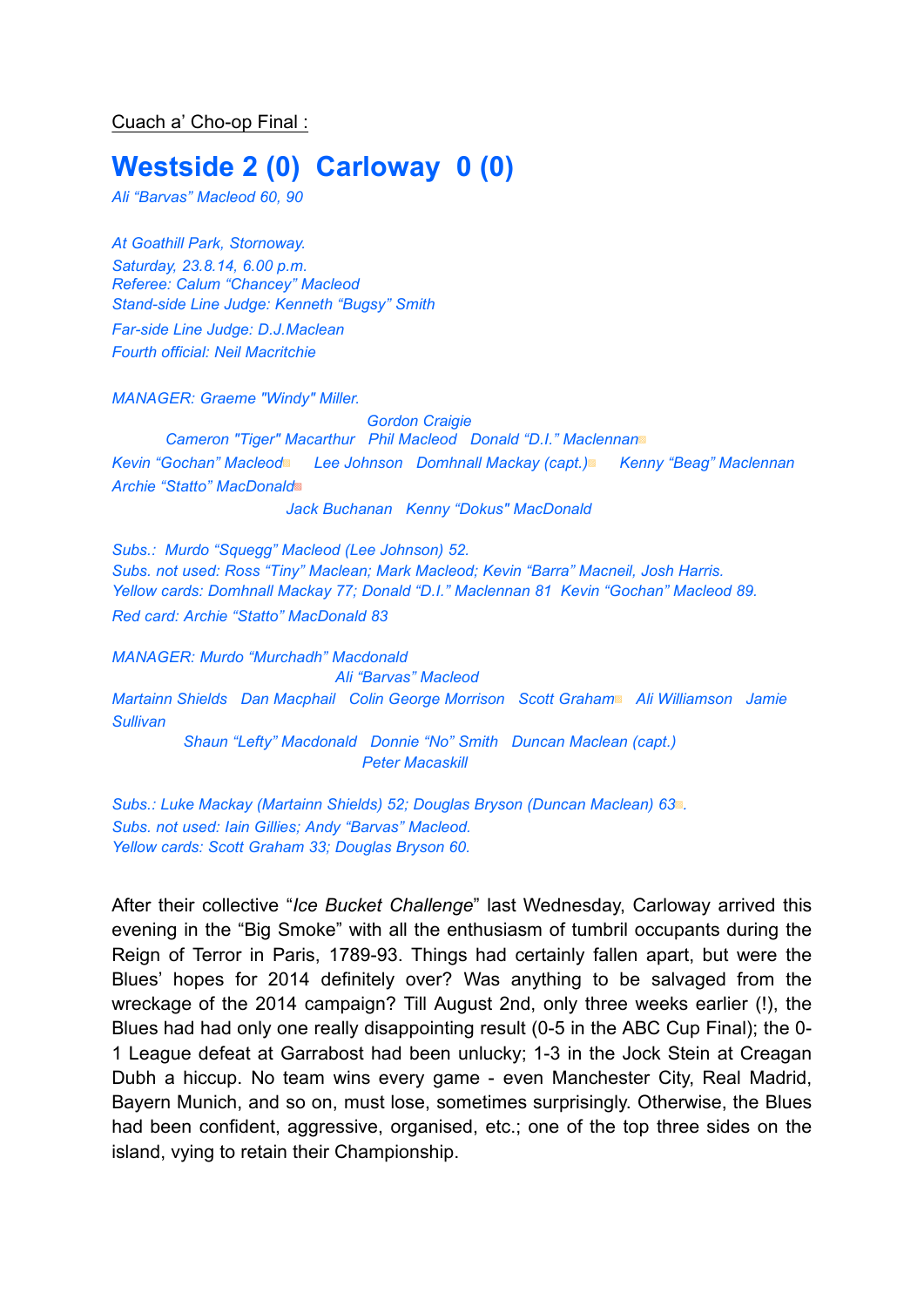However, the seeds of their decline may have been sown ten days earlier at Fivepenny with the loss of the talismanic Iain Angus "Gus" Maciver. No team can suffer the loss of such quality undiminished. Nevertheless, this yawning abyss in central defence might have been cemented over by a re-arranged line-up which still looked intimidating and trophy-worthy - inspirational Ironman Mackay; safe-ashouses Beaton; their own Andoni Goikoetxea in Donald "D.I." Maclennan; the uncontrollable Jack Flash Buchanan systematically shooting down opponents with bullets supplied by *animateur*, Dan Crossley. Who knows what might have transpired were it not for the added blows a malevolent Lady Fortune visited upon them at the Tulloch Caledonian Stadium: Dan Crossley's and David Beaton's 90 degree turn and exit stage left for the rest of the season.

Continuing nagging injury to other central midfielders, Kenny "Dokus" Macdonald, Murdo "Sqweg" Macleod, and Billy Anderson, eviscerated the crucial engine room that any successful club requires. Knock-on effects like continual personnel change and re-arrangement and use of inexperienced youth inevitably followed. Results nose-dived as players attempted to learn new formats. *Esprit de corps* plummeted even further.

And so na Gormaich trudged into Goathill tonight after four dismal defeats, made more excruciating by the nature of the losses, rather than their scale. The estimable Phil Macleod still held the line between Cameron "Tiger" Macarthur and "D.I.", but John "Wee John" Macdonald was cup-tied with Iochdar Saints, therefore "Dokus" became Jack Buchanan's strike partner; in midfield, Lee Johnson stepped left beside the captain and Kenny "Beag" Maclennan to allow the explosive Kevin "Gochan" Macleod to spark the entire right, in front of "Tiger". Thankfully, the muchmissed "Squegg" appeared on the bench, alongside Kevin "Barra" Macneil, Ross "Tiny" Maclean, Mark Macleod, and Josh Harris.

A few rays of sunshine did greet the Blues: the Siarachs' Campbell Macdonald, Gordon Campbell, Martin Stewart, and Innes Iain Morrison were unavailable, though some replacements were predictable: Shaun "Lefty" Macdonald for Macdonald in left defence and Martainn Shields for Stewart at left half/wing. Dan Macphail returned in left midfield with Ali "Barvas" Macleod moving forward into Morrison's slot and young Jamie Sullivan debuting at right half/wing. Fifteen-year-old Luke Mackay was in the bull-pen.

Nevertheless, Carloway opened purposefully in coherent La Liga-style, edging early play in possession and territory, and keen to move forward. Immediately, Maclean and Donnie "No" had to move smartly to cut out two dangerous forward crosses before a breaking ball in 11 minutes allowed "Lefty" a clear view of goal on the left, but his daisy-cutter from 22 metres went straight to Craigie. In 14 minutes a reckless "D.I." tackle on Ali "Barvas" just outside the right corner of the Carloway box led to a Maclean free-kick clearing the bar by a metre. Two minutes later a similar infringement on Buchanan by "Lefty" resulted in a "Dokus" free-kick coming back off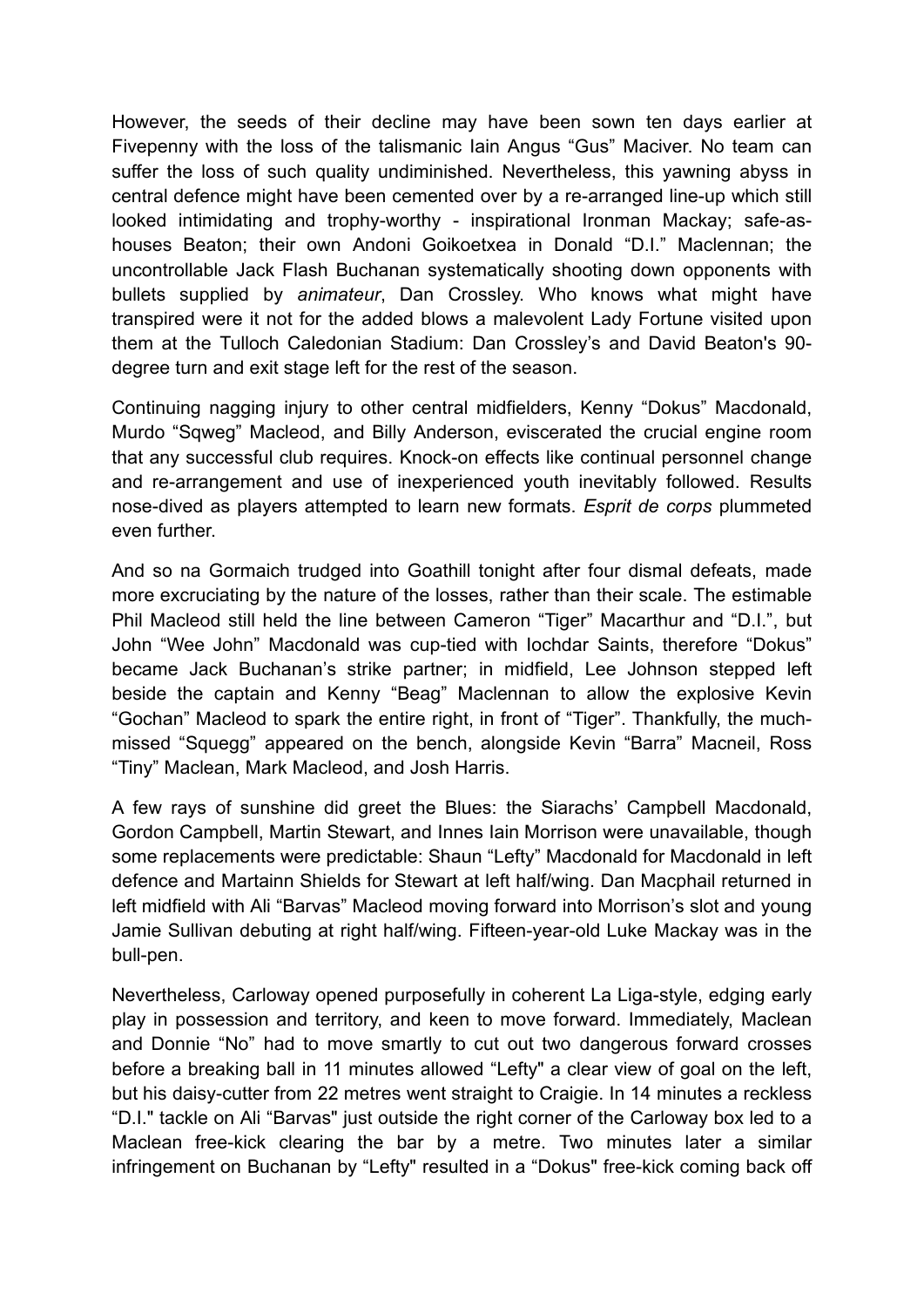the wall before Maclean blocked his attempt from the rebound. As Ali "Barvas" continued to deceive the Blues' back-line, another trip on him in 19 minutes, 20 metres from goal on the left, saw Shields hit the wall.

Broken play followed, before Carloway eventually charged rapidly into the right-side of the West half. A glorious cross-field de Boer from MacDonald found "Dokus" on the right performing perfect Dugarry control before supplying Buchanan in the centre, but his drive from 20 metres sailed past Macaskill's right-hand post. "Tiger" was head-to-head with Shields, while Phil Macleod covered "D.I.", who was given the impossible task of subduing Ali "Barvas", but, as in the League game, the midfield struggled to pierce the central West midfield, and "Gochan" and Buchanan were starved. At times Shields and Sullivan lay so deep, Westside operated with six men across the centre, and with Macphail and Colin George relentlessly roaming and industrious, Johnson and MacDonald were drawn into a central morass, which left Mackay stymied by the intractable Williamson.

In 32 minutes a Buchanan feed from the left centre-line diagonally forward released Kenny "Beag" to surge forward but his hard low drive from 22 metres left Macaskill untroubled. A minute later a "Dokus" free-kick, midway within the West half, on the left touch-line, was curled in dangerously under Macaskill's bar, forcing the keeper to punch out high.

However, in 37 minutes a Williamson cross-field pass allowed Macphail to come into the Blues' half strongly, then transmit the ball on straight to the breaking Shields. He made the bye-line but his hard, low squared cross just beat the arriving "Barvas" in front of goal to reach Sullivan by the far post, but his instant drive went high over the bar. Two minutes from the interval it was Johnson's turn to test his dead-ball skills from 30 metres, but his careful, low free-kick went straight to Macaskill. In added-on time, a Maclean free-kick from the centre circle was headed on by "Barvas" on the penalty spot but Craigie charged out to clutch it ahead of Williamson.

## **Half-time: Westside 0 Carloway 0**

The enterprising opening had swiftly become mired in a standard Cup Final template of stalemated mid-fields, denial of opposition creativity by fair means or foul (usually the latter), and grinding back-lines. Priority number one was not to lose a goal; scoring one was secondary. Craigie and Macaskill were underworked. That said, na Gormaich's approach evinced an attitude immeasurably more optimistic than that at Barvas three days before.

Immediately, the breakthrough beckoned. A Macilroy breaker, from Kenny "Beag" on the centre-line, allowed Jack Flash to ghost inside "Lefty" to the right edge of the box but his low shot swept across goal and beyond the far post. On 50 minutes a Colin George free-kick on the Carloway right, 22 metres from the bye-line, was reverseheaded by Graham, 16 metres out by the far post, but again Craigie reacted first, to claim the ball high, under pressure from Williamson. On 57 minutes another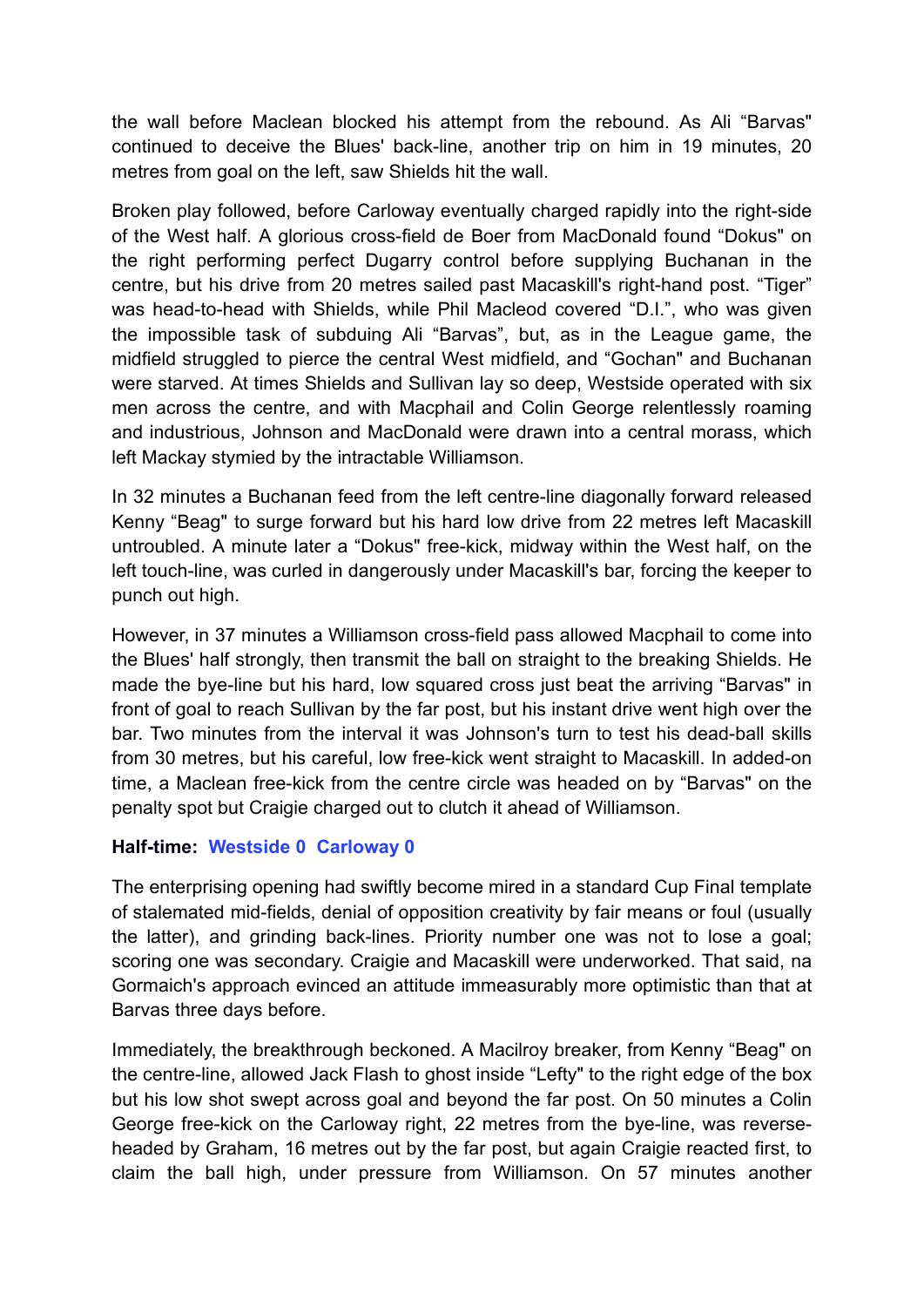Morrison free-kick on the left centre-line was met on the left of the Carloway box by Graham, but his reversed, squared header was head-lobbed high over the bar by Mackay.

On the hour neat play by Sullivan on the Blues' left,18 metres from the bye-line, ended with Craigie stretching high to hold his lob/cross by the far post. A moment later the simplest of hesitations initiated the latest chapter in na Gormaich's catalogue of misery. As "D.I." looked downfield, just outside the left edge of the box, Shields plunged in to block his delivery. The ball ricocheted behind the defender, and the winger reacted first to whip a low hard cross square across goal. Ali "Barvas" arrived ahead of "Tiger" and Macleod to send the most exquisite of rightfoot back-heelers past the unfortunate Craigie (**0-1**). Wow! Goal of the season material!

The opinion of the Carloway defence is unrecorded, but they were still wobbling two minutes later when a high ball forward down the Siarach left glanced backwards off the unfortunate "D.I.'s" head over Macleod for his namesake and Macphail to move in rapidly towards the box, 2-on-1 on the keeper. Craigie was out in a flash to block "Barvas's" drive brilliantly, the ball spinning out to his left, where Macphail met it first time but sent it roaring across the Minch.

However, a ship in danger of drifting was immediately righted by Mackay and Macleod and Carloway unexpectedly re-discovered an impetus and drive sadly lacking in their past few games. In 67 minutes a "Squegg" free-kick from the centre circle was glanced on to Mackay but his header from 16 metres was safely clawed away to his right by Macaskill. Two minutes a similar free-kick from the same player initiated a melée in the West box, the ball appearing to be forced over the line before being cleared, but an infringement on the keeper had already been awarded.

As the conflict entered its final stages, the pace became frenetic, the tackling desperate. In 73 minutes "Gochan" made the right bye-line but his high cross was overhit. Mackay chased it to the opposite touch-line, then returned it, but MacDonald's header, 12 metres out by the far post, was again pawed away by the keeper to his right. The dangers inherent in the Blues' gung-ho approach became evident in the 75th minute as a long ball sent Ali "Barvas" whizzing down the left but his squared cross, 16 metres from goal, was headed straight to Craigie by Mackay. A minute later the forward ball was repeated but this time Macleod carried the ball to the edge of the box and as Craigie advanced, he lifted the ball over the keeper but past his right-hand post.

The failure of their offensive to establish a break-through had caused Carloway to sag slightly and the Siarachs again looked dangerous. In 81 minutes a Colin George free-kick, 20 metres out on the Carloway left, had to be fisted away by Craigie, before the *coup de grâce* arrived on the stroke of time, when a low free-kick from the left broke out to Sullivan whose drive was blocked leftwards to "Barvas", 12 metres out by Craigie's right-hand post, and he instantly stroked the ball home, just inside